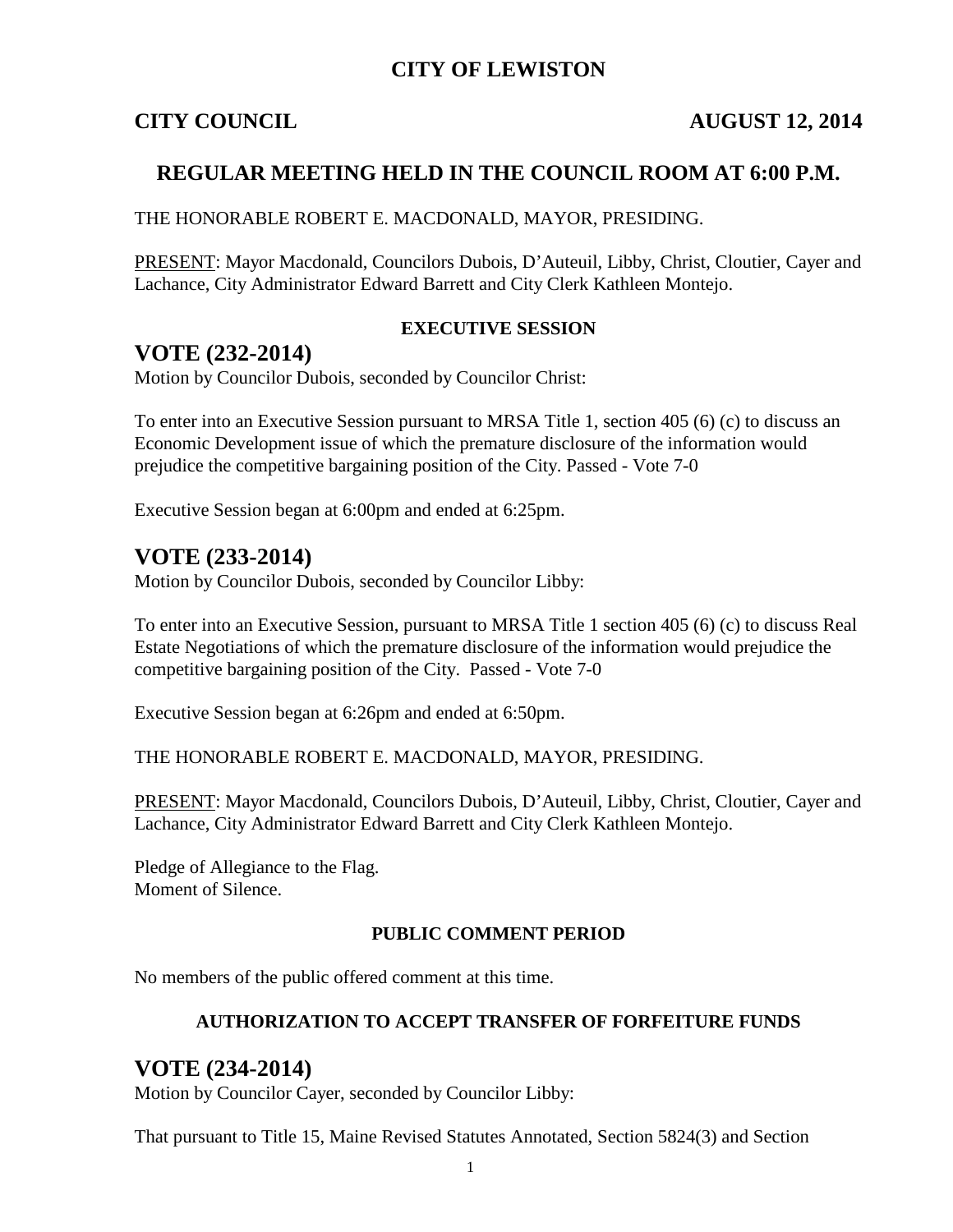5822(4)(A), the City Council hereby acknowledges and approves of the transfer of \$1,489.00, or any portion thereof, in the case of the State of Maine vs. Nicholas Weekes, CR-14-1626 Court Records, being funds forfeited pursuant to the court process. It is further acknowledged that these funds shall be credited to the 'City of Lewiston Drug Enforcement Program' account. Passed - Vote 7-0

## **ORDER AUTHORIZING EXECUTION OF TWO MUNICIPAL QUITCLAIM DEEDS FOR REAL ESTATE – 246 PARK STREET AND 128 BLAKE STREET**

## **VOTE (235-2014)**

Motion by Councilor Cayer, seconded by Councilor Libby:

To approve the Orders authorizing execution of municipal quitclaim deeds for real estate payments:

Whereas, the owner LJM LLC failed to pay its tax bill on a timely basis for 246 Park Street (Tax Map 196, Lot 299, Parcel 00-007402); and

Whereas, a tax lien lien was filed on June 13, 2012 (Book 8417 Page 221) and matured on December 13, 2013 in the amount of \$1,872.13; and

Whereas, payment was received in full on February 19, 2014;

Now, Therefore, Be It Ordered by the City Council of the City of Lewiston that a quitclaim is hereby authorized to be issued for 246 Park Street to release the City's interest in the property to the new owner Annubis Properties LLC.

Whereas, the owner LJM LLC failed to pay its tax bill on a timely basis for 128 Blake Street (Tax Map 195, Lot 540, Parcel 00-002227); and

Whereas, a tax lien lien was filed on June 13, 2012 (Book 8417 Page 217) and matured on December 13, 2013 in the amount of \$1,964.40; and

Whereas, payment was received in full on February 19, 2014;

Now, Therefore, Be It Ordered by the City Council of the City of Lewiston that a quitclaim is hereby authorized to be issued for 128 Blake Street to release the City's interest in the property to the new owner Anubis Properties LLC.

Passed - Vote 7-0

### **PUBLIC HEARING ON THE RENEWAL APPLICATION FOR A SPECIAL AMUSEMENT PERMIT FOR LIVE ENTERTAINMENT FOR THE CARRIAGE HOUSE, 1119 LISBON STREET**

Mayor Macdonald opened the public hearing to receive citizen input and comment. No members of the public spoke for or against this issue. Mayor Macdonald then closed the hearing.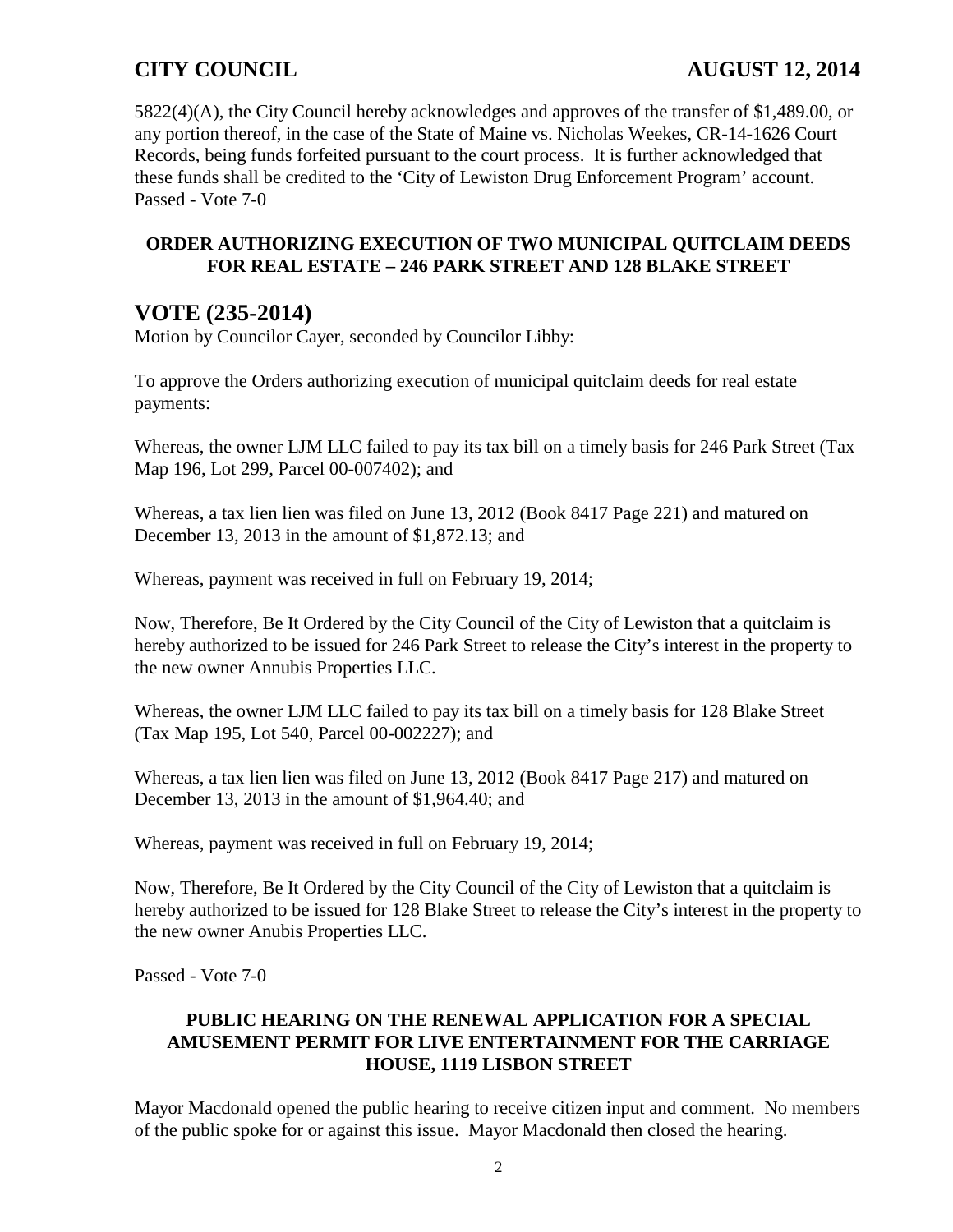# **VOTE (236-2014)**

Motion by Councilor Libby, seconded by Councilor Christ:

To grant a Special Amusement permit for live entertainment to The Carriage House Plus, 1119 Lisbon Street. Passed - Vote 7-0

## **ORDER AUTHORIZING THE CITY ADMINISTRATOR TO EXECUTE A GYM LEASE AGREEMENT BETWEEN THE CITY OF LEWISTON AND THE AUBURN-LEWISTON YOUNG MEN'S CHRISTIAN ASSOCIATION**

## **VOTE (237-2014)**

Motion by Councilor Lachance, seconded by Councilor Cloutier:

To approve the Order authorizing the City Administrator to execute a Gym Lease Agreement between The City of Lewiston and the Auburn-Lewiston Young Men's Christian Association:

Whereas, the City has provided a gymnastics program to residents and non-residents for many years, and

Whereas, the gymnastics program has provided an affordable, high quality recreation opportunity to a variety of age groups; and

Whereas, recent staffing reductions have required that the City consider alternatives to continue the administrative and equipment setup support for the program; and

Whereas, the Auburn-Lewiston Young Men's Christian Association has developed a reputation of offering and supporting high quality recreational opportunities for our residents and is extremely well positioned to assume the gymnastics program schedules, administration, programming and staffing which will help to ensure the program's quality and affordability for all existing and new participants;

Now, therefore, be it Ordered by the City Council of the City of Lewiston that the City Administrator is hereby authorized to execute the Gym Lease Agreement between The City of Lewiston and the Auburn – Lewiston Young Men's Christian Association the form substantially as is attached hereto.

Passed - Vote 7-0

### **CONDEMNATION HEARING FOR THE BUILDING LOCATED AT 115 SHAWMUT STREET**

Gil Arsenault, Director of Planning and Code Enforcement, and Tom Maynard, Code Enforcement Officer, provided their professional background credentials regarding their working knowledge of building codes and building safety. Mr. Arsenault and Mr. Maynard then reviewed the City's efforts to communicate with the building owners and to work with them to resolve the numerous outstanding safety violations. They then outlined the condition of the building noting it is unsafe for habitation and is a danger to the neighborhood. They also showed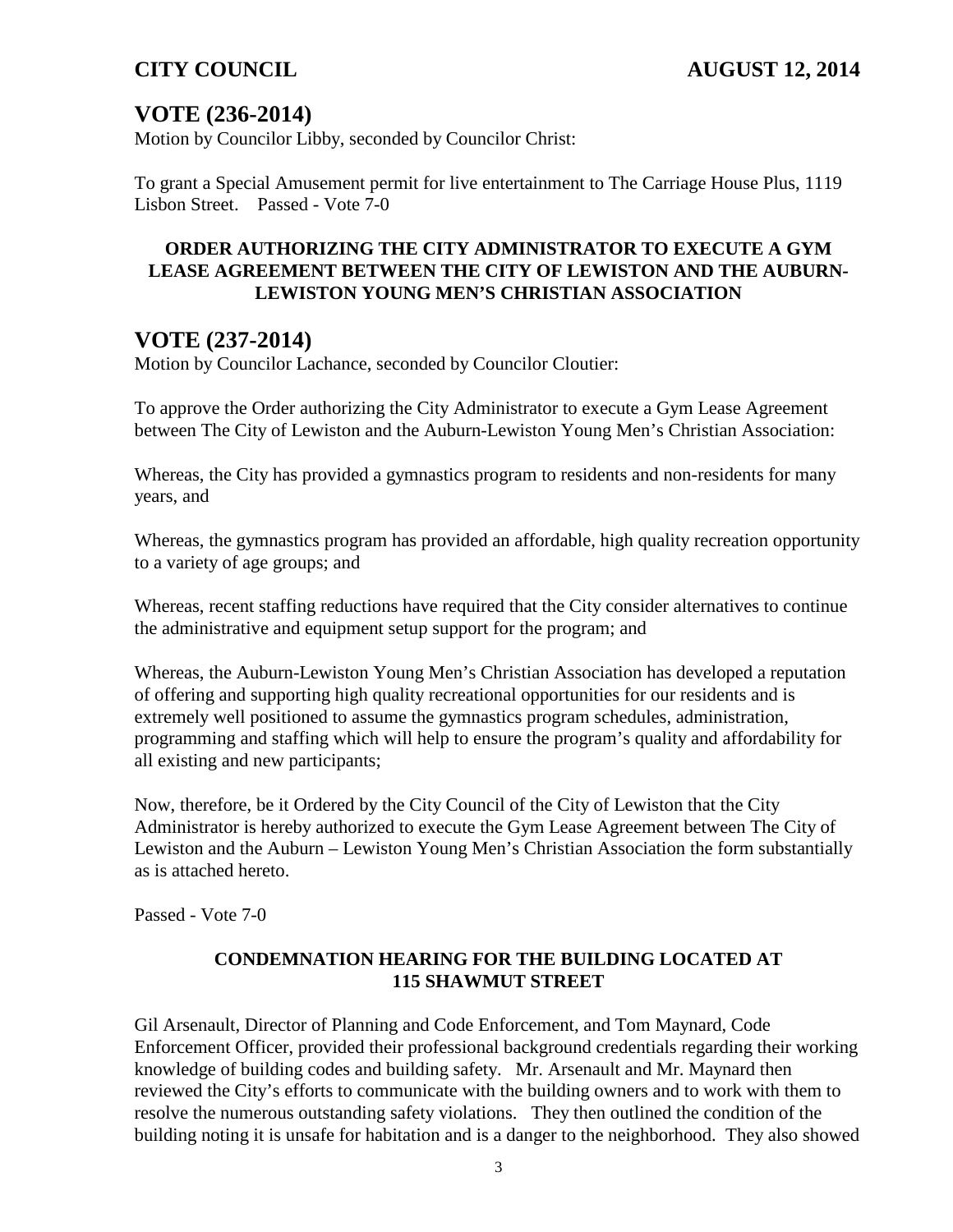photographs documenting the code violations and safety concerns. No members of the Council personally know the property owner and therefore do not have a conflict of interest for this hearing. No one representing the property owner was present for the hearing.

## **VOTE (238-2014)**

Motion by Councilor Libby, seconded by Councilor Cayer:

With regard to the property at 115 Shawmut Street, to adopt the Findings of Fact, Conclusions of Law and Order of Demolition proposed by the City Planning and Code Enforcement Department, which Order establishes the corrective action to be taken by the property owner and the time frame for taking such action, and which authorizes the City Administrator to take such corrective action if the property owner fails to do so, and to recoup the City's costs through a special tax or collective action. Passed - Vote 7-0

## **ORDER AUTHORIZING THE CITY ADMINISTRATOR TO TAKE THE NECESSSARY STEPS TO ACCEPT OWNERSHIP OF 114 AND 118 BARTLETT STREET**

# **VOTE (239-2014)**

Motion by Councilor Cayer, seconded by Councilor Christ:

To approve the Order authorizing the City Administrator to take the necessary steps to accept ownership of 114 and 118 Bartlett Street:

Whereas, the buildings located at 114 and 118 Bartlett Street were destroyed by fire in the spring of 2014; and

Whereas, the property is owned by a limited liability corporation without additional assets; and

Whereas, the owner and the holder of a mortgage on the property have indicated a willingness to transfer the property free and clear to the City; and

Whereas, given that it is unlikely that the City will recover any of its costs related to demolition and clearance of the property, the property will likely come to the City when property tax liens are placed on it and subsequently mature; and

Whereas, City ownership will allow the City to adequately maintain the property and assist in its eventual redevelopment or reuse; and

Whereas, the Planning Board has recommended that the City take possession of the property and market it for disposition;

Now, therefore, be It Ordered by the City Council of the City of Lewiston that the City Administrator is hereby authorized to take the necessary steps to accept the property located at 114 and 118 Bartlett Street.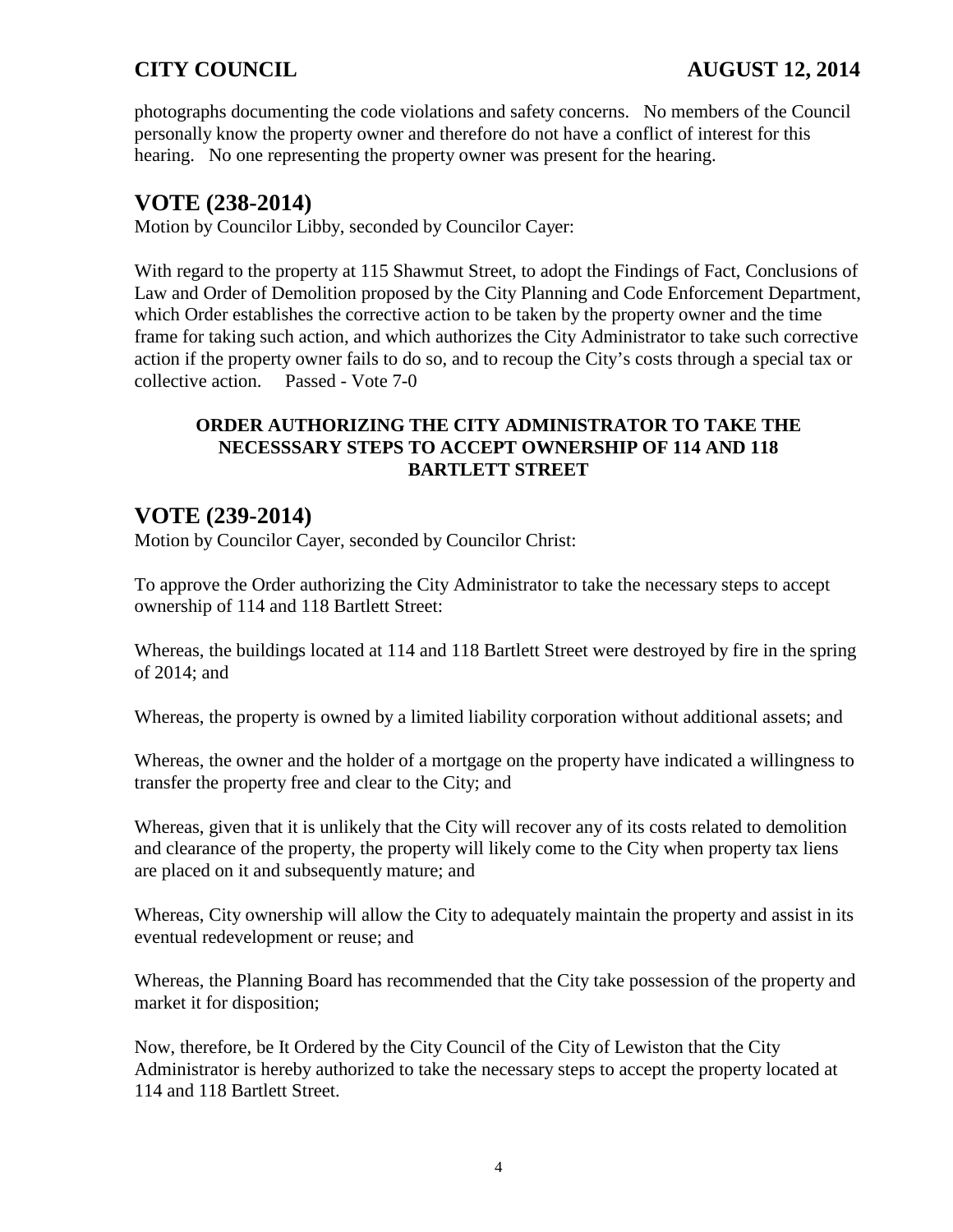Be it Further Ordered, that a request for proposals be issued seeking the reuse and redevelopment of the property.

Passed – Vote 7-0

### **ORDER AUTHORIZING THE CITY ADMINISTRATOR TO ENTER INTO AGREEMENTS WITH THE UNITED STATES GOVERNMENT REGARDING H.O.M.E. FUNDS**

## **VOTE (240-2014)**

Motion by Councilor Libby, seconded by Councilor Christ:

To approve the Order authorizing the City Administrator to enter into Agreements with the United States Government regarding H.O.M.E. Funds:

Whereas, in June 2007, the City of Lewiston agreed to provide a HOME Investment Partnership Program ("HOME") loan to Pine Properties, LLC in the amount of \$200,000 to rehabilitate residential rental properties located on Pine Street; and

Whereas, over a period of approximately 12 months, the City loaned Pine Properties, LLC approximately \$180,000 based on invoices for property rehabilitation provided by Travis Soule, the principal owner of Pine Properties, LLC; and

Whereas, the City subsequently became aware that some of the work for which Pine Properties was reimbursed from HOME funds was not actually performed; and

Whereas, upon verifying that the work had not been performed, the City immediately notified officials of the United States Department of Housing and Urban Development ("HUD") and local law enforcement of the issue; and

Whereas, federal officials then instituted an investigation that eventually resulted in charges of making false claims and theft of public money against Travis Soule, who subsequently pleaded guilty in June of 2011 and was sentenced to 14 months in federal prison; and

Whereas, the City and its employees cooperated fully in this investigation and its associated legal proceedings; and

Whereas, of the \$180,000 in question, \$40,000 was subsequently recovered from a bank that improperly paid on a forged check endorsement; and

Whereas, in 2013, HUD officials notified the City of an administrative claim against it for reimbursement of the remaining \$140,000 in federal funds misused by Mr. Soule; and

Whereas, through negotiations with HUD, the City has agreed to a settlement pursuant to which a request will be made to HUD to permit repaying this amount through annual reductions in the amount of HOME funds that the City will receive over the next three years; and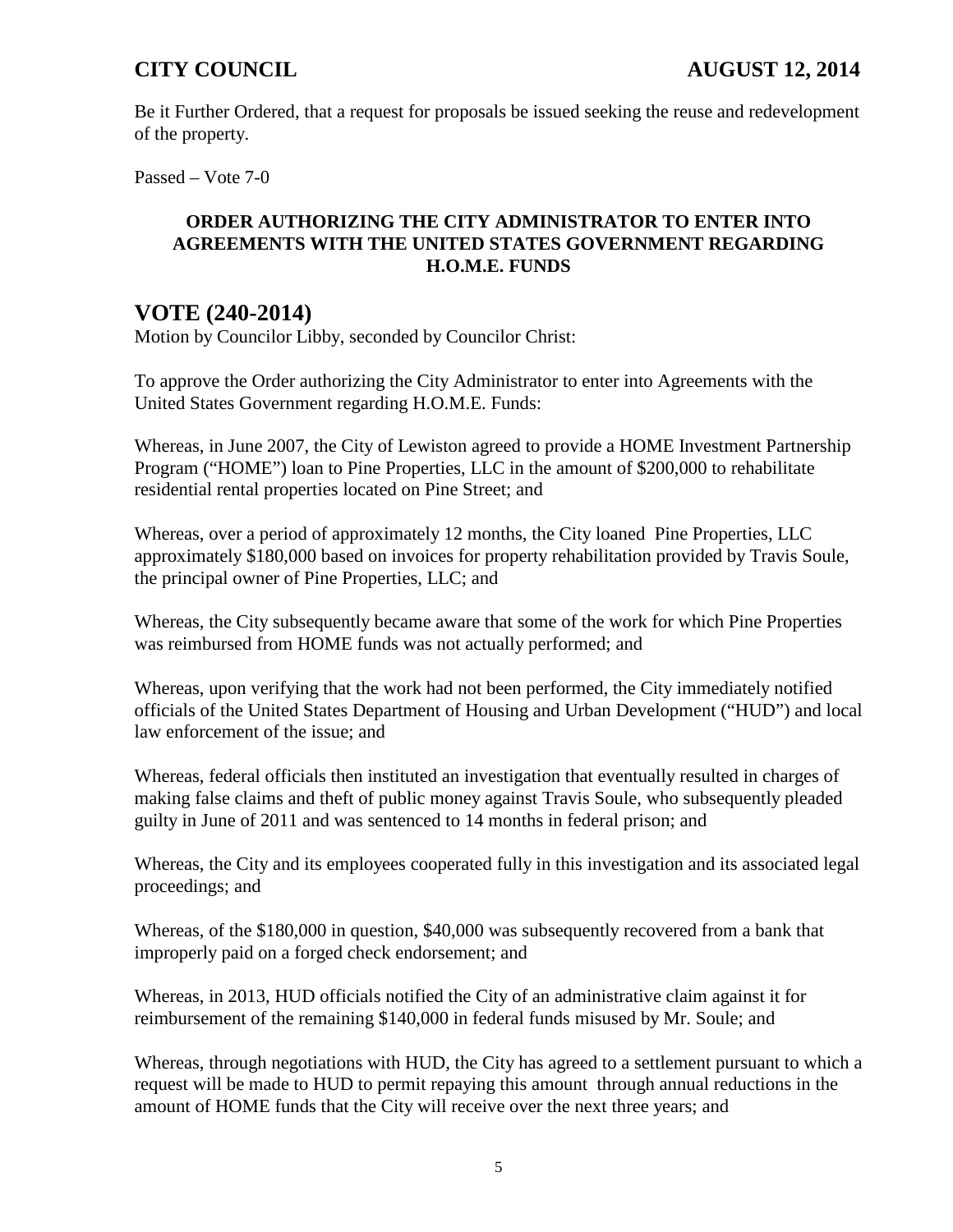Whereas, in 2013, the United States Department of Justice (DOJ) also made claims against the City under common law theories and under the federal False Claims Act, a federal statute which allows the federal government to seek both penalties, and treble damages associated with improper claims for payment submitted to the federal government; and

Whereas, under that law, the DOJ could seek a maximum recovery of in excess of \$600,000 which includes civil penalties, plus treble damages; and

Whereas, the City and the DOJ have negotiated a settlement agreement under which the City will pay \$40,000, such settlement recognizing that the City immediately brought Pine Street's fraudulent behavior to official attention and cooperated fully with the government in its legal proceedings against Mr. Soule; that the resolution is reached without any finding of liability on the part of Lewiston or its officials; and acknowledging that City has denied any and all such liability; and

Whereas, this agreement will mitigate the risk to the City of higher penalties and damages and will permit the City to avoid the legal costs required to defend such claims should they proceed to federal court;

Now, therefore, be it Ordered by the City Council of the City of Lewiston that the City Administrator, on behalf of the City of Lewiston, is hereby authorized to execute such documents and enter into such agreements with the United States government as are necessary to settle claims advanced by the United States' Departments of Housing and Urban Development and Justice to allow for reimbursement of HUD in the amount of \$140,000 over a three year period through annual reductions in the City's HOME grant funding and to make payment to the DOJ in the amount of \$40,000 to settle any and all claims and matters arising from Pine Properties, LLC's fraudulent use of these funds.

Passed - Vote 7-0

## **RECEIPT OF CITY CLERK'S REPORT REGARDING VALID SIGNATURES FOR THE CITIZEN INITIATIVE PETITION REGARDING THE PROPOSED ORDINANCE FOR USE OF MARIJUANA BY PERSONS 21 YEARS OF AGE OR OLDER**

## **VOTE (241-2014)**

Motion by Councilor Dubois, seconded by Councilor D'Auteuil:

To accept the City Clerk's report regarding verified petition signatures for the petition regarding the proposed ordinance for "Use of Marijuana by Persons 21 Years of Age or Older". Passed - Vote 7-0

### **REPORTS AND UPDATES**

No reports or updates were presented at this time.

#### **OTHER BUSINESS**

## **VOTE (242-2014)**